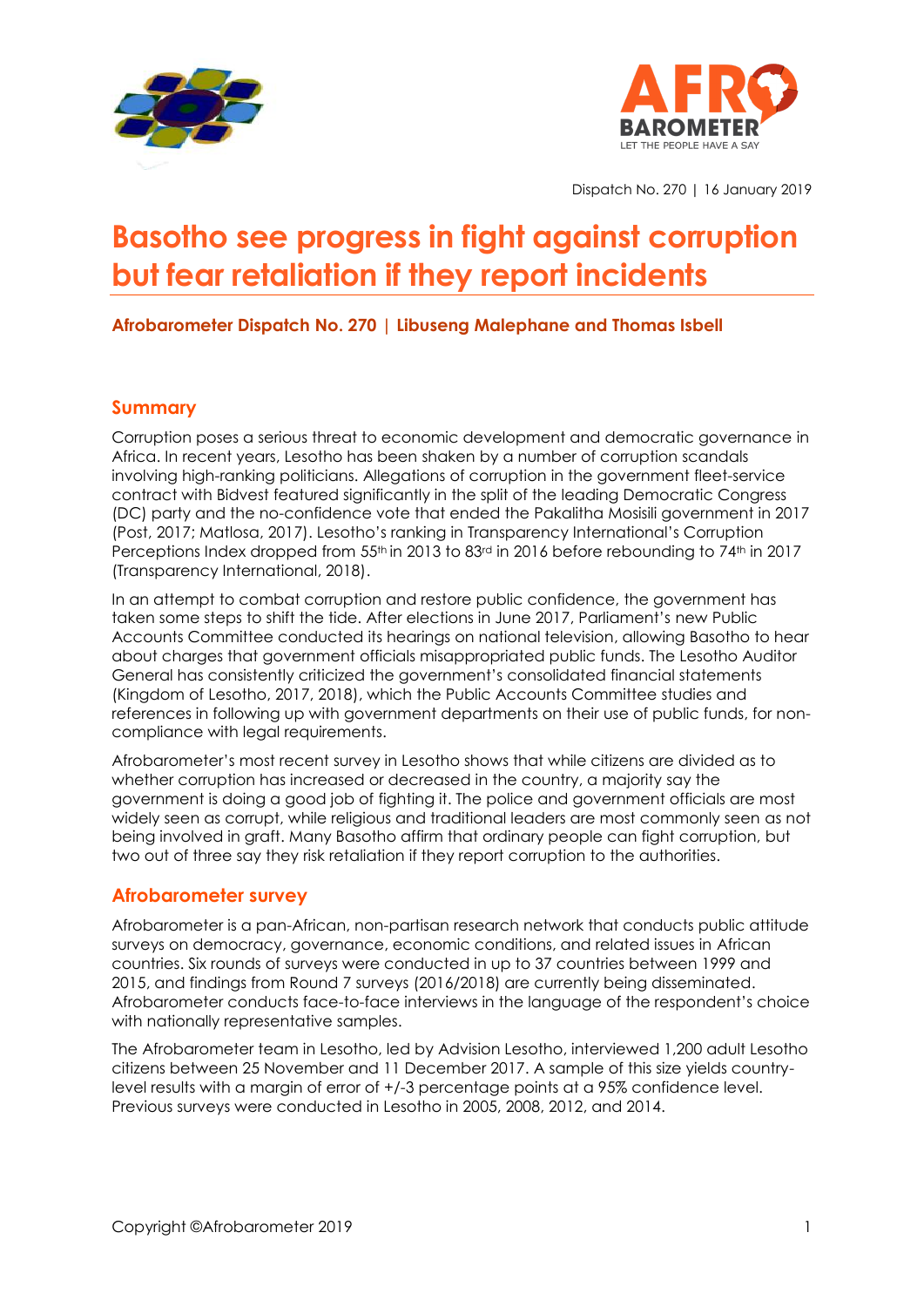

# **Key findings**

- A growing number of Basotho see the level of corruption in the country as having decreased over the previous year (41%, up from 26% in 2014). About the same proportion (39%) say corruption has increased.
- Citizens give increasingly positive assessments of the government's performance in fighting corruption. Six in 10 (60%) say the government is doing "fairly well" or "very well," up from 35% a decade ago.
- But growing majorities of Basotho say that at least "some" elected and government officials, police officials, and judges are corrupt.
- Police, government officials, and members of Parliament are seen as the most corrupt public officials. Religious and traditional leaders are most widely seen as free of corruption.
- Two-thirds (65%) of Basotho say that ordinary people can make a difference in the fight against corruption, and even more (70%) think it's likely that authorities will act on reports of corruption. But two-thirds (68%) also say that people risk retaliation if they report corruption.
- Basotho have mixed views on the impartiality of two entities with important roles to play in ensuring the integrity of Lesotho's public sector – the Directorate on Corruption and Economic Offences (DCEO) and the Police Complaints Authority (PCA).

## **Level of corruption and government performance in fighting it**

Basotho are about evenly divided in their views on whether the level of corruption in the country increased (41%) or decreased (39%) during the year preceding the survey. This is a more positive assessment than that offered in 2014, when perceptions of increased corruption outpaced those of decreased corruption by 2 to 1 (57% to 26%) (Figure 1).



#### **Figure 1: Level of corruption** | Lesotho | 2014-2017

*Respondents were asked: In your opinion, over the past year, has the level of corruption in this country increased, decreased, or stayed the same?*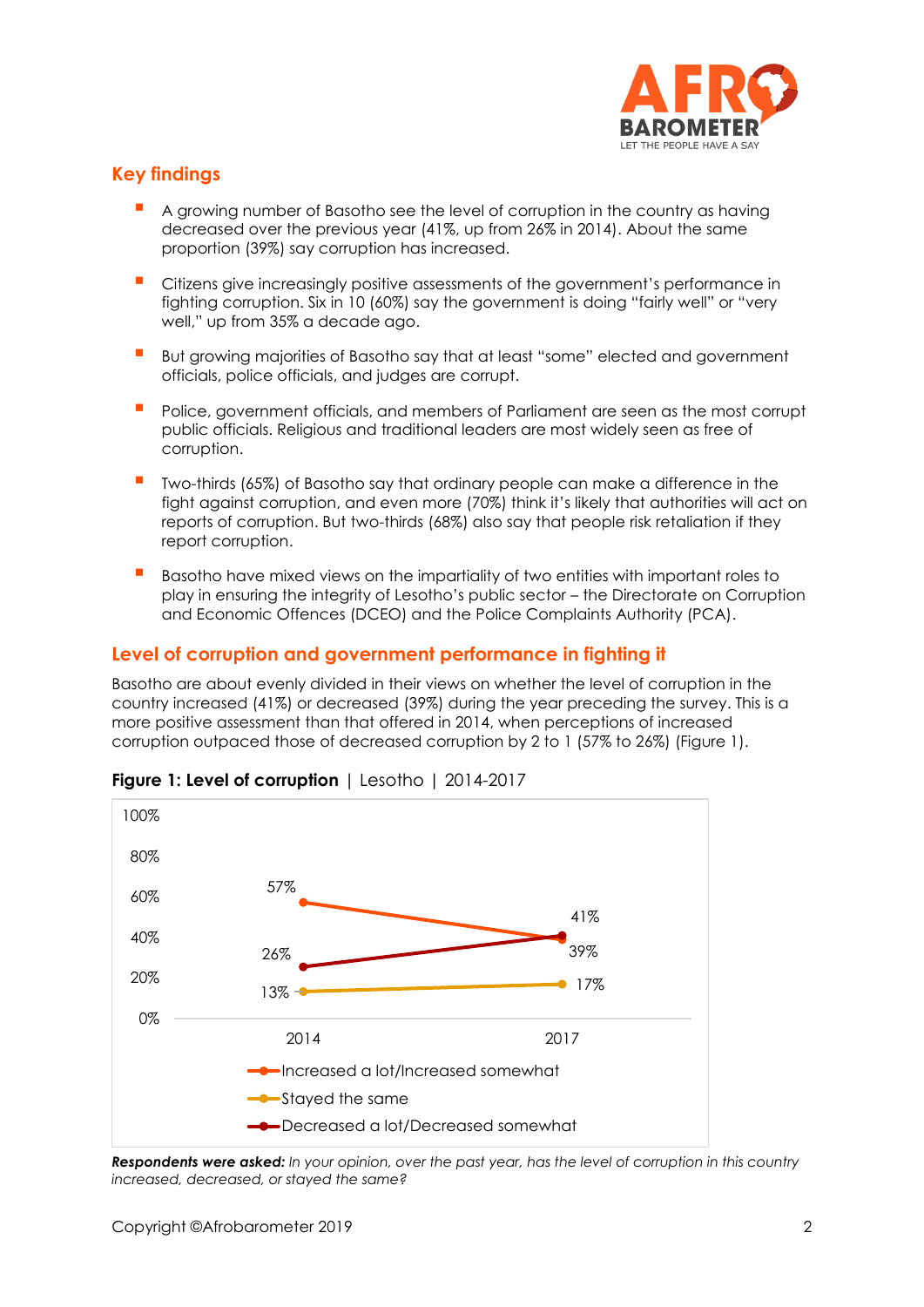

The perception of decreasing corruption is especially common among rural residents (43%), young and middle-aged respondents (42% each), Basotho with post-secondary education (45%), and those with low or no lived poverty (45%) (Figure 2).<sup>1</sup>



**Figure 2: Level of corruption** | by socio-demographic group | Lesotho | 2017

*Respondents were asked: In your opinion, over the past year, has the level of corruption in this country increased, decreased, or stayed the same?*

Even if a growing number of Basotho see corruption as having decreased, it remains a significant problem in the public mind, ranking at No. 7 among the "most important problems" that citizens say their government should address (Figure 3). Cited by 13% of respondents as one of their three priority problems, it trails well behind unemployment (57%) and infrastructure/roads (42%) but places ahead of education (9%), food shortage (9%), health (8%), and agriculture (7%).

<sup>1</sup> Afrobarometer assesses lived poverty based on responses to the following questions: *"Over the past year, how often, if ever, have you or anyone in your family gone without: Enough food to eat? Enough clean water for home use? Medicines or medical treatment? Enough fuel to cook your food? A cash income?"*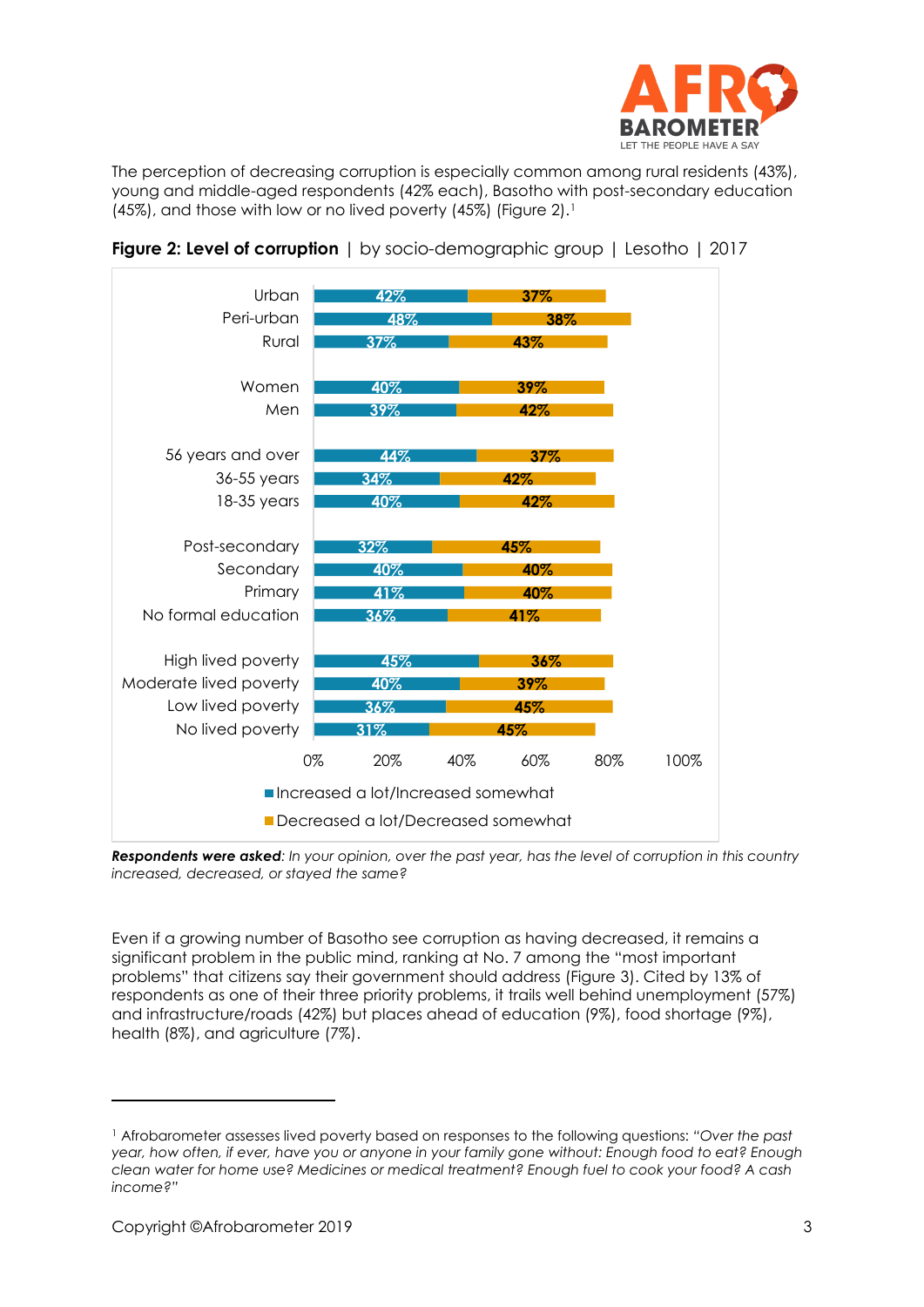



### **Figure 3: Most important problems (top 12)** | Lesotho | 2017

*Respondents were asked: In your opinion, what are the most important problems facing this country that government should address? (Note: Respondents could offer up to three responses. Figure shows % of responses citing each problem.)*

Despite mixed views on the overall level of corruption in the country, Basotho give increasingly positive reviews of the government's efforts to fight corruption. Six in 10 respondents (60%) say the government is performing "fairly well" or "very well" on the issue, up from 35% in 2008 and 47% in 2014 (Figure 4).



| Figure 4: Government performance in fighting corruption   Lesotho   2003-2017 |  |  |  |  |  |  |  |
|-------------------------------------------------------------------------------|--|--|--|--|--|--|--|
|-------------------------------------------------------------------------------|--|--|--|--|--|--|--|

*Respondents were asked: How well or badly would you say the current government is handling the following matters, or haven't you heard enough to say: Fighting corruption in government?*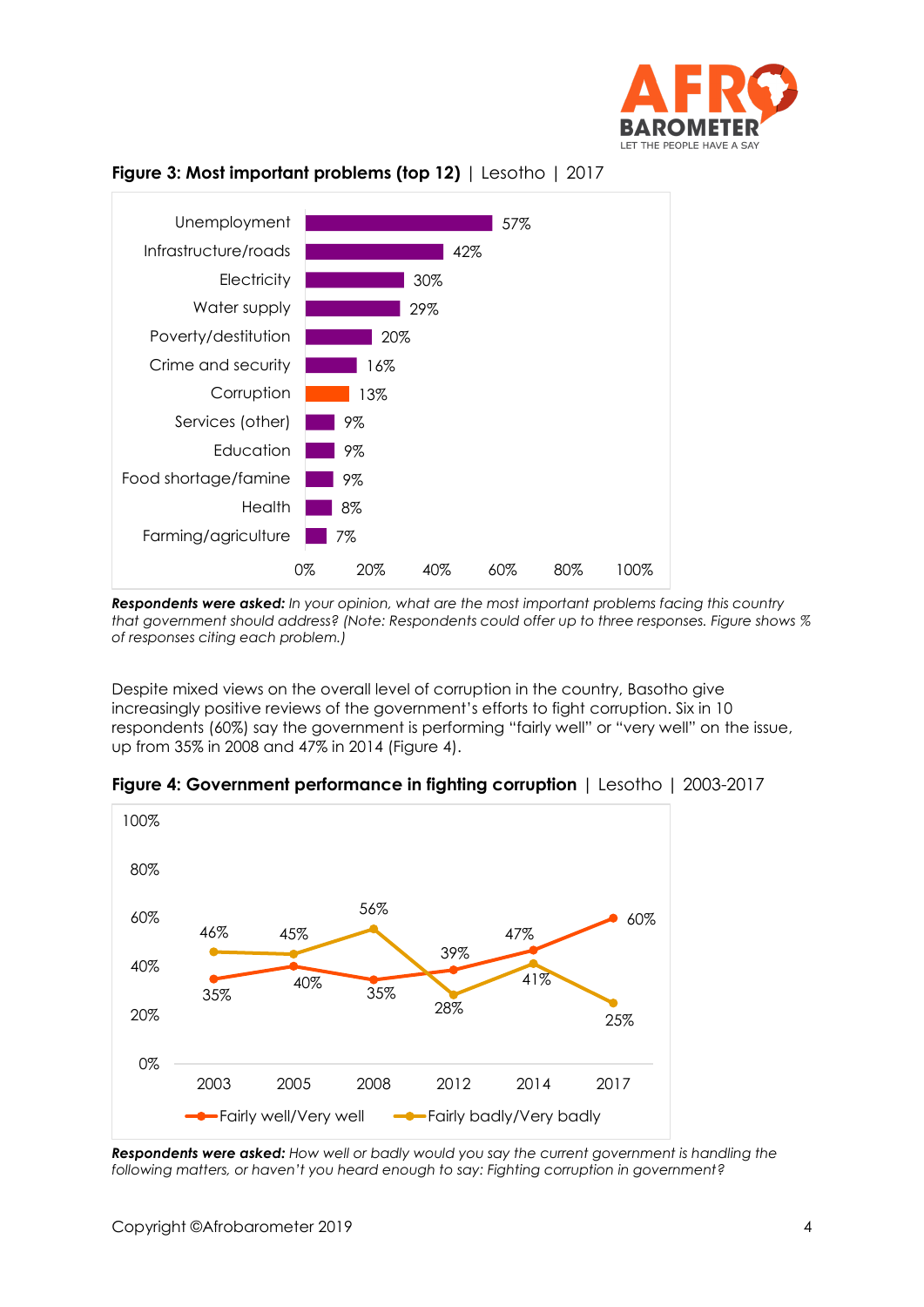

# **Perceived corruption among elected leaders and officials**

When asked about corruption among elected leaders and officials, Basotho most commonly cite the police as corrupt: One-third (34%) of respondents say "most" or "all" police officials are corrupt, in addition to 47% who say "some" of them are corrupt. Government officials, members of Parliament, and the prime minister and officials in his office follow, with 28%, 22%, and 20% of respondents, respectively, describing "most" or "all" of them as corrupt (Figure 5).

Most likely to be described as completely free of corruption are religious leaders (35%), traditional leaders (25%), and non-governmental organizations (22%).



#### **Figure 5: Perceived corruption among officials** | Lesotho | 2017

*Respondents were asked: How many of the following people do you think are involved in corruption, or haven't you heard enough about them to say?*

With regard to elected officials, popular perceptions of corruption are highest for members of Parliament (71% of respondents say at least "some of them" are corrupt) and lowest for local government councillors (59%). Assessments for these officials have followed similar trajectories over time, increasing by 17-30 percentage points between 2005 and 2008, declining by about 10 points from 2008 and 2012, then rising consistently since then (Figure 6).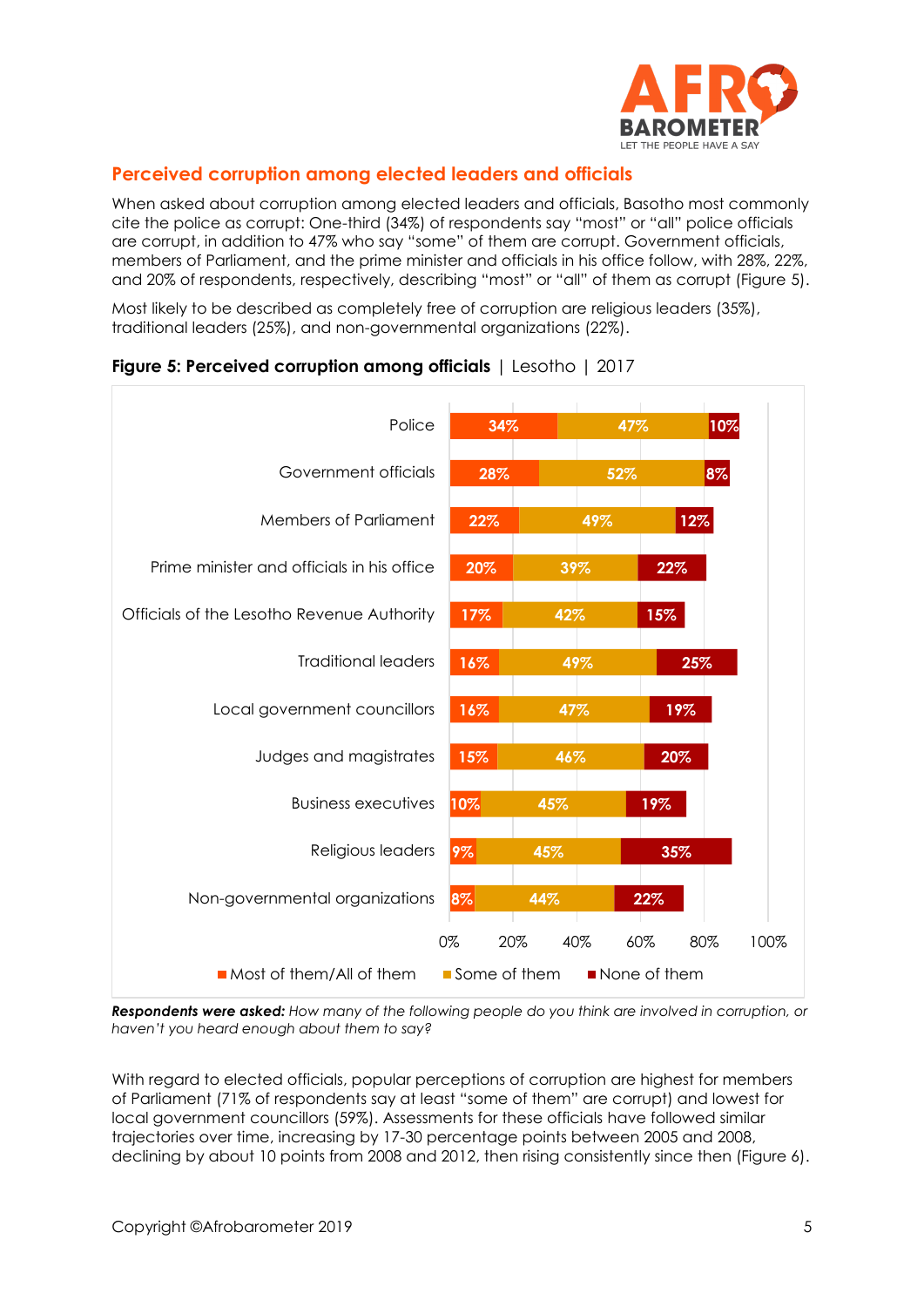



**Figure 6: Perceived corruption among elected officials** | Lesotho | 2003-2017

*Respondents were asked: How many of the following people do you think are involved in corruption, or haven't you heard enough about them to say: The prime minister and officials in his office? Members of Parliament? Members of your community council? (% who say "some of them," "most of them," or "all of them" are corrupt)*

Perceived corruption among government officials has worsened as well. Between 2005 and 2017, the proportion of citizens who say that "most" or "all" government officials are corrupt increased by 9 percentage, while the share who think that "some of them" are corrupt grew by 20 points (Figure 7). Combined, 80% of Basotho now think that at least "some" government officials are corrupt, compared to 51% in 2005.



**Figure 7: Perceived corruption among government officials** | Lesotho | 2005 vs. 2017

*Respondents were asked: How many of the following people do you think are involved in corruption, or haven't you heard enough about them to say: Government officials?*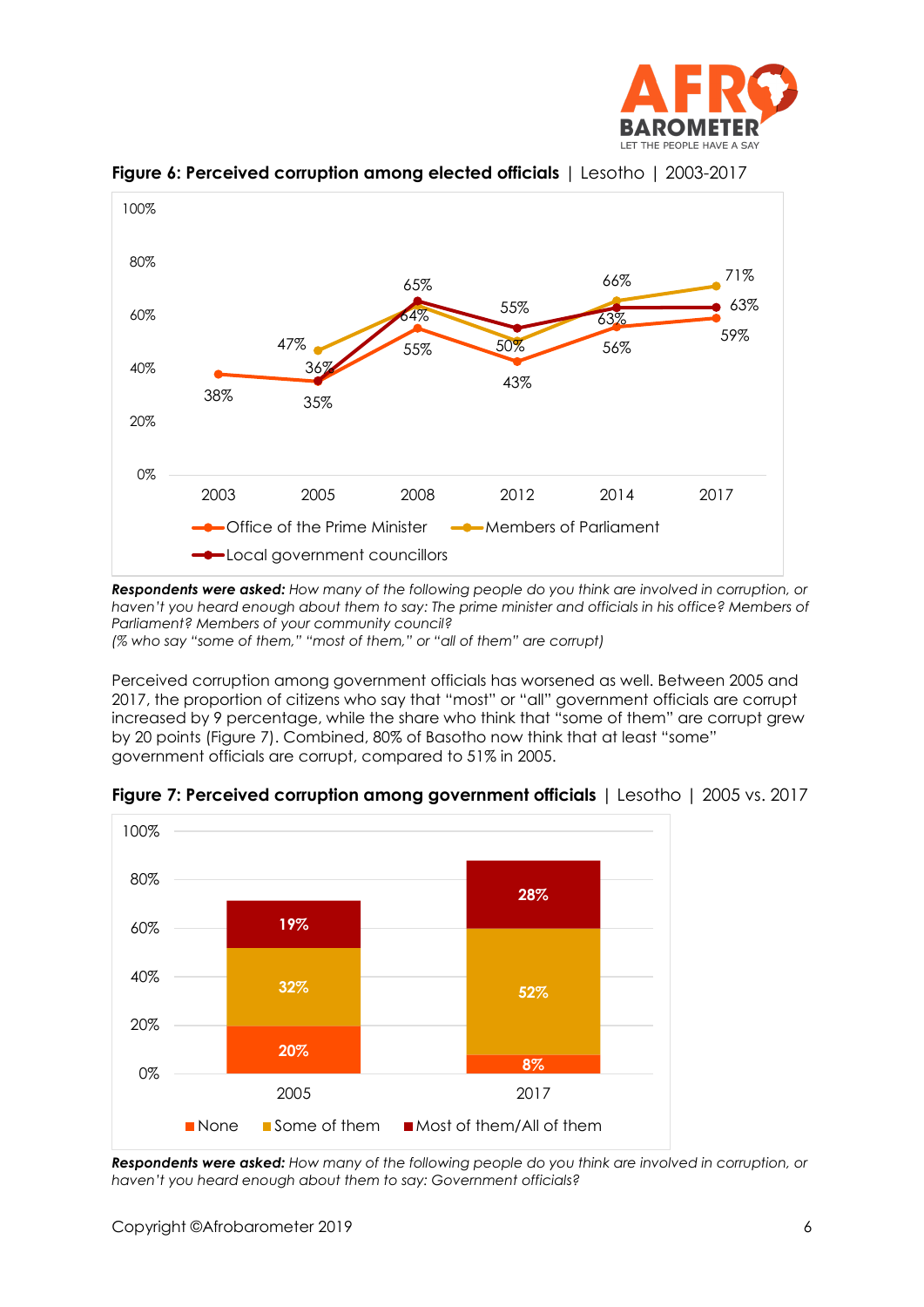

When it comes to the law, perceptions of corruption have been consistently lower with regard to judges and magistrates than to police, but both have increased in recent years, to 81% and 61%, respectively, who say at least "some of them" are involved in graft (Figure 8). Allegations of corruption in the judiciary have made recent headlines in cases where the government asked the Chief Justice to resign or face corruption charges (African Legal Information Institute, 2018; Lesotho Times, 2017) and the repeated postponement of corruption charges against a former government minister (Lesotho Times, 2015).



**Figure 8: Perceived corruption among police and in courts** | Lesotho | 2003-2017

*Respondents were asked: How many of the following people do you think are involved in corruption, or haven't you heard enough about them to say: Police? Judges and magistrates? (% who say "some of them," "most of them," or "all of them" are corrupt)*

The widespread perception that at least some government officials and some judges and magistrates are corrupt is also reflected in citizens' view that it is "somewhat likely" or "very likely" that people can get away with paying bribes or using personal connections to gain unlawful advantages. Almost nine out of 10 Basotho think a rich person could use corrupt methods to register land that does not belong to him or her (86%) or to avoid going to court (89%). Smaller majorities (56% and 63%, respectively) say an ordinary person could get away with the same things (Figure 9).



**Figure 9: Can pay bribe to register land or avoid going to court** | Lesotho | 2017

*Respondents were asked: In this country, how likely do you think it is that an ordinary person/rich person could pay a bribe or use personal connections to get away with: Registering land that does not belong to them? Avoid going to court? (% who say "somewhat likely" or "very likely")*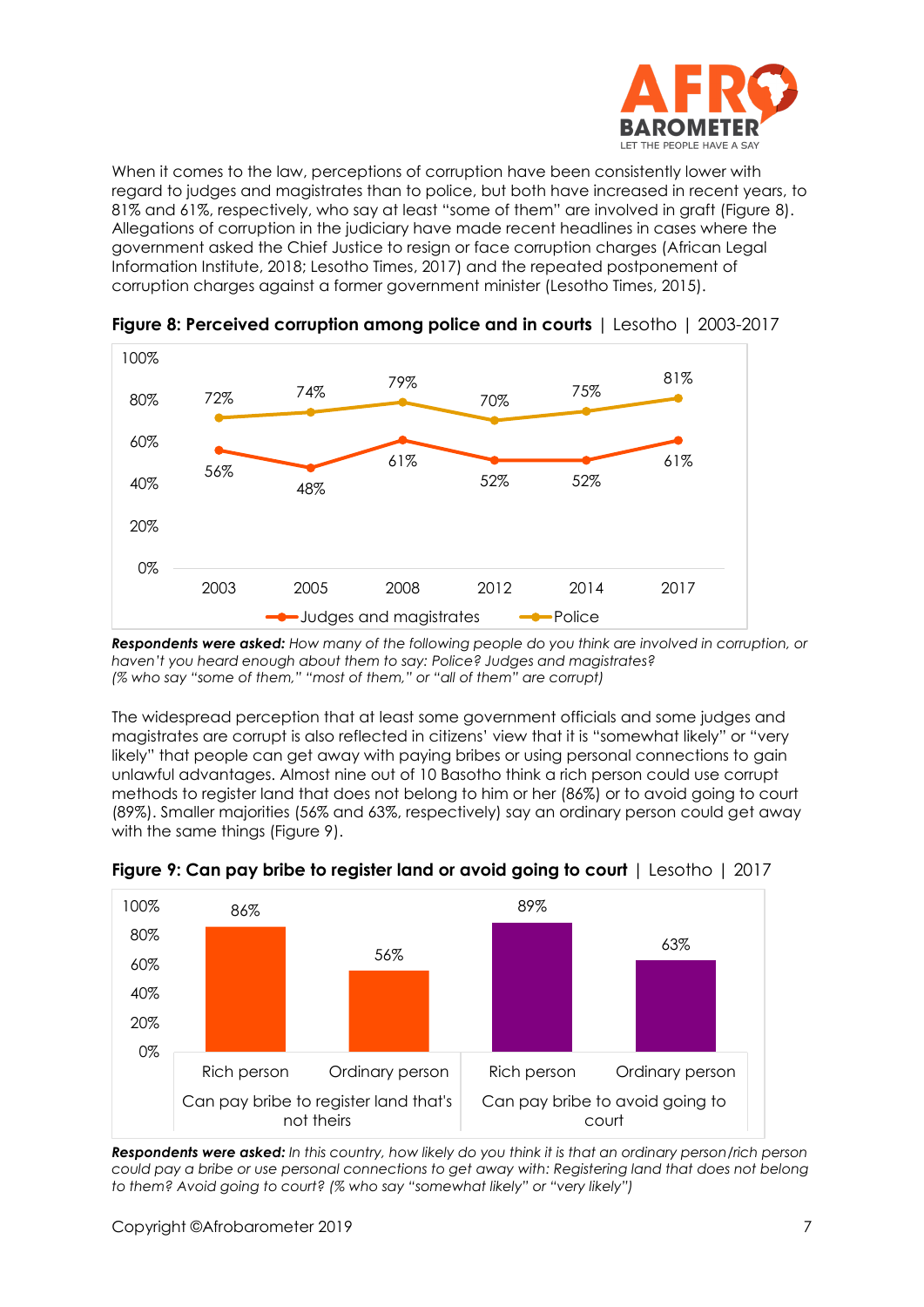

Perceived corruption among traditional and religious leaders also increased from the previous survey round (Figure 10). Two-thirds (66%) of Basotho say at least "some" traditional leaders are corrupt, up from 61% in 2014. And a majority (54%) say the same about religious leaders – a 17-percentage-point increase compared to 2014 and on a par with levels recorded in 2008 (53%).



**Figure 10: Traditional and religious leaders** | Lesotho | 2008-2017

*Respondents were asked: How many of the following people do you think are involved in corruption, or haven't you heard enough about them to say: Traditional leaders? Religious leaders? (% who say "some of them," "most of them," or "all of them" are corrupt)*

But perceptions of the prevalence of corruption among business executives has become slightly less harsh compared to 2014. Only 10% of respondents say that "all" or "most" business leaders are corrupt (down from 30% in 2014), while 46% see "some" as corrupt (up from 31% in 2015). Almost twice as many Basotho as in 2014 say that "none" are corrupt (19% in 2017 vs. 10% in 2014) (Figure 11).





*Respondents were asked: How many of the following people do you think are involved in corruption, or haven't you heard enough about them to say: Business executives?*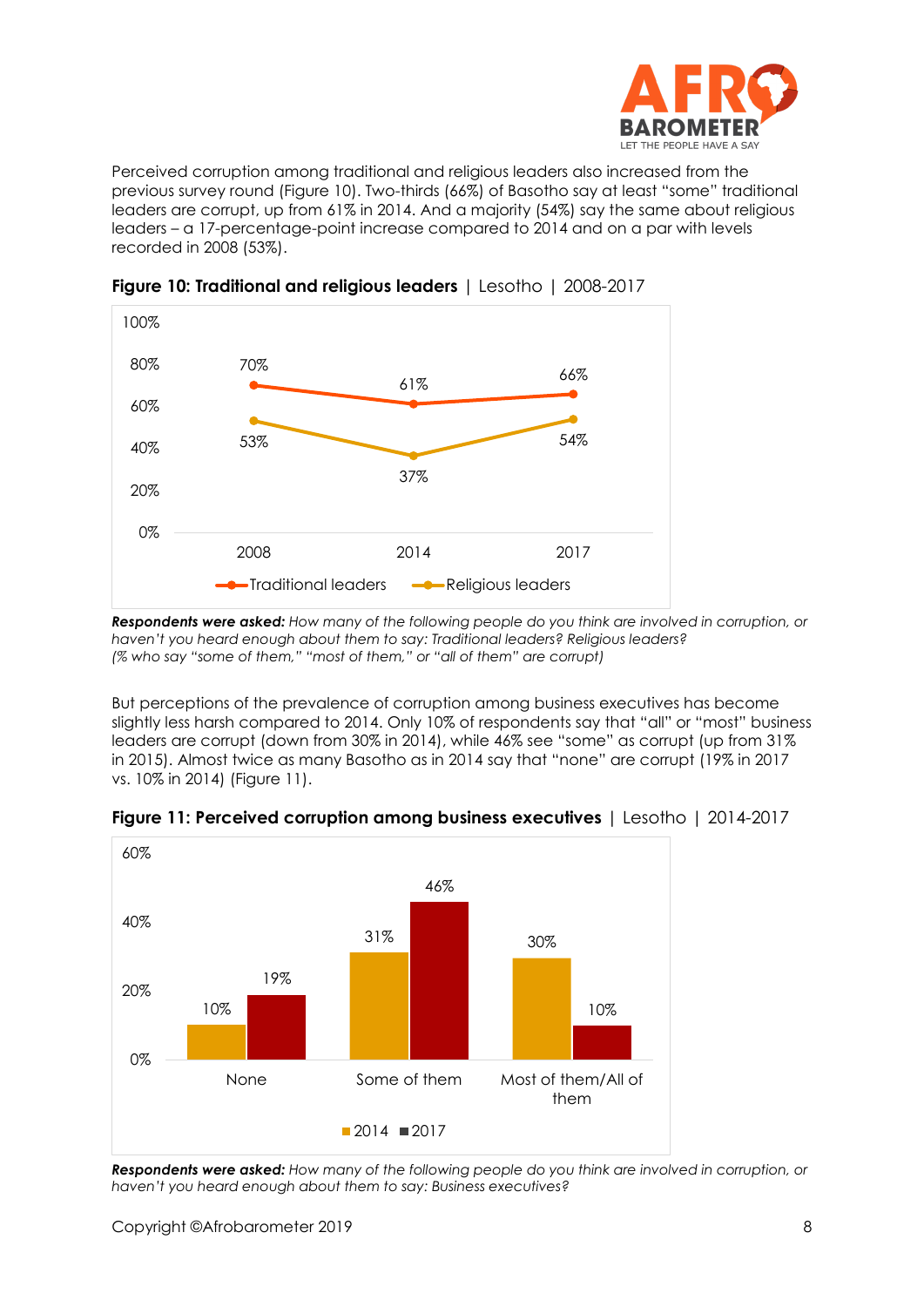

# **Personal experience of paying bribes for services**

Despite the widespread perception of at least some corruption among all elected leaders and officials, most Basotho say they did not personally have to pay bribes to obtain public services during the year preceding the survey. Among survey respondents who said they had contact with key public services during the year, one in six (17%) say they had to pay a bribe at least once or twice to avoid a problem during an encounter with the police, such as at a checkpoint, during an identity check or traffic stop, or during an investigation. Fewer than one in 10 say they had to pay a bribe to obtain police assistance (7%); obtain a government identity document, such as a birth certificate, driver's license, passport, voter's card, or permit (6%); obtain household services such as water, sanitation, or electricity (6%); get medical care (5%); or obtain services at a public school (4%) (Figure 12).





*Respondents who said they had contact with selected public services were asked: How often, if ever did you have to pay a bribe, give a gift, or do a favour for:*

- *A police officer in order to avoid a problem during one of these encounters?*
- *A teacher or school official in order to get the services from the school?*
- *A government official in order to get the household services you needed?*
- *A police officer in order to get the assistance you needed?*
- *A health worker or clinic or hospital staff in order to get the medical you needed?*
- *A government official in order to get the document you needed.*

*(Note: Respondents who said they had no contact with these services during the previous year are excluded.)*

Paying a bribe to avoid a problem with the police is more commonly reported by urban than rural residents (21% vs. 13%) and by men compared to women (22% vs. 11%) (Figure 13). Younger Basotho are also more likely than their elders to report having to pay a bribe for this reason (20% among 18- to 35-year-olds vs. 16% of 36- to 55-year-olds and 9% of those aged 56 or older).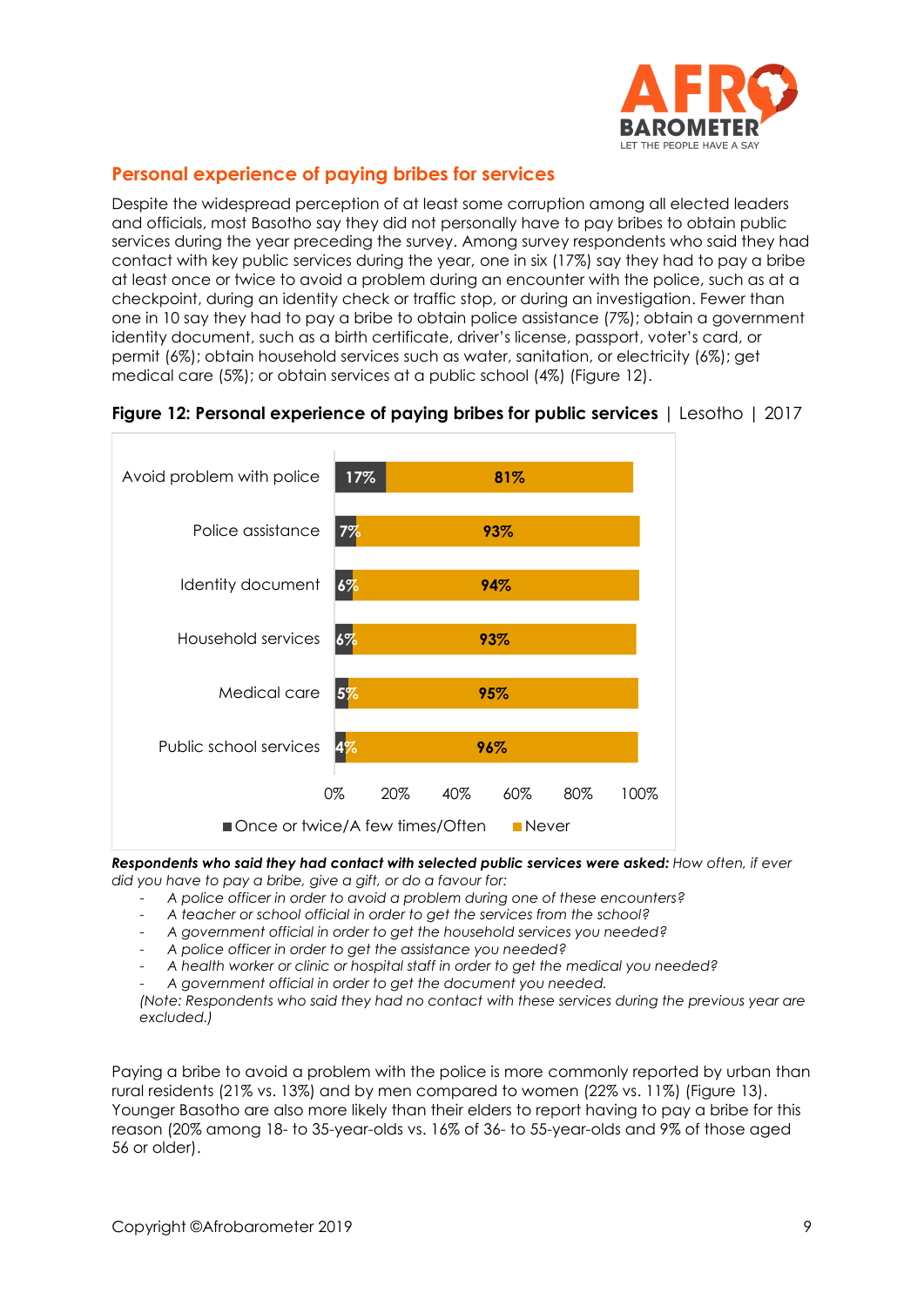



**Figure 13: Paying bribes to avoid problems with the police** | by socio-demographic group | Lesotho | 2017

*Respondents who said they had encountered the police at checkpoints, during identity checks or traffic stops, or during an investigation were asked: How often, if ever did you have to pay a bribe, give a gift, or do a favour for a police officer in order to avoid a problem during one of these encounters? (Note: Respondents who said they had not encountered the police in such a situation are excluded.)*

# **Fighting corruption**

Despite widely shared perceptions of corruption among those in power, two in three Basotho (65%) believe that ordinary people can make a difference in the fight against corruption, a 5-percentage-point increase from 2014 (Figure 14).

Urban residents (70%) and the best-educated citizens (71%) are somewhat more likely to believe they can help fight corruption than rural dwellers and less-educated respondents (Figure 15).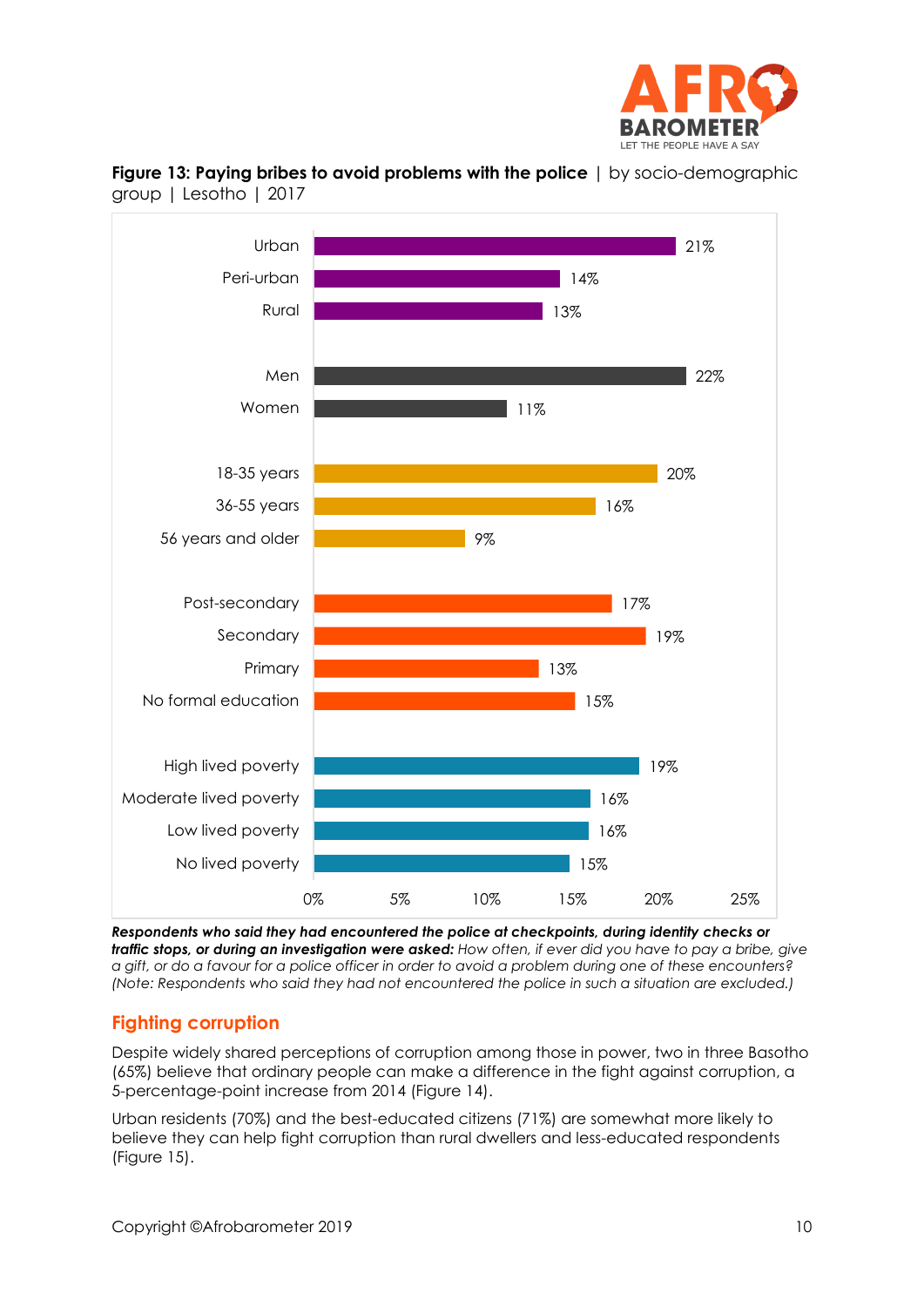





*Respondents were asked: Please tell me whether you agree or disagree with the following statement: Ordinary people can make a difference in the fight against corruption?*





*Respondents were asked: Please tell me whether you agree or disagree with the following statement: Ordinary people can make a difference in the fight against corruption?*

Most Basotho believe that the authorities will act if corruption is reported to them: Seven in 10 respondents (70%) consider this "somewhat likely" or "very likely" (Figure 16). Only one in five (21%) say it's unlikely that action would be taken.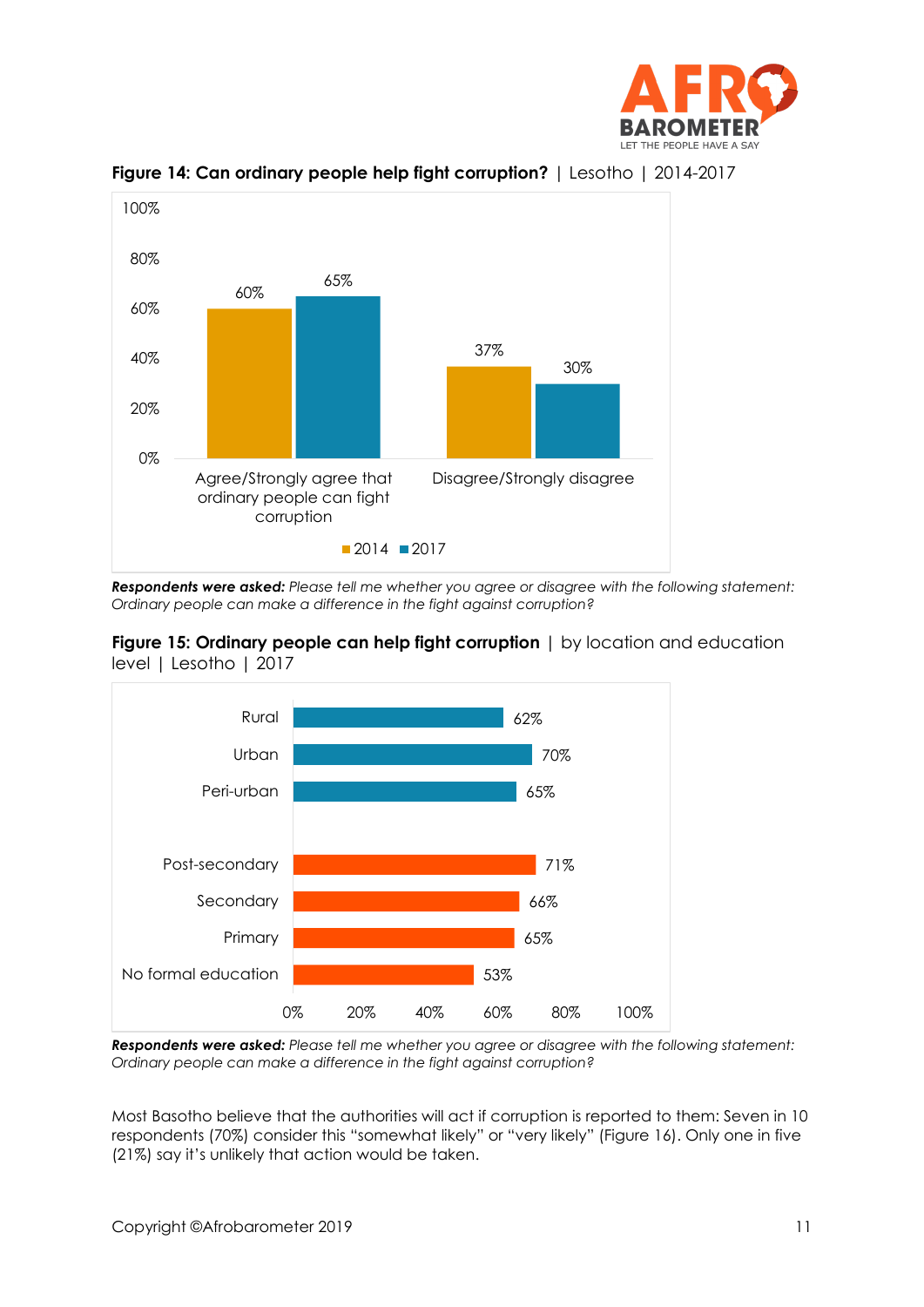



**Figure 16: Likelihood of response if corruption is reported** | Lesotho | 2017



However, more than two-thirds (68%) of Basotho say that in reporting corruption to the authorities, they risk retaliation or other negative consequences. Fewer than one in three (31%) believe that ordinary people can report corruption without fear (Figure 17).



**Figure 17: Can people report corruption without fear?** | Lesotho | 2017

*Respondents were asked: In this country, can ordinary people report incidents of corruption without fear, or do they risk retaliation or other negative consequences if they speak out?*

The view that people who report corruption risk retaliation is especially common among urban residents (73%), older Basotho (70% of those over age 35), those with higher levels of education, and respondents who suffer from higher levels of lived poverty (Figure 18).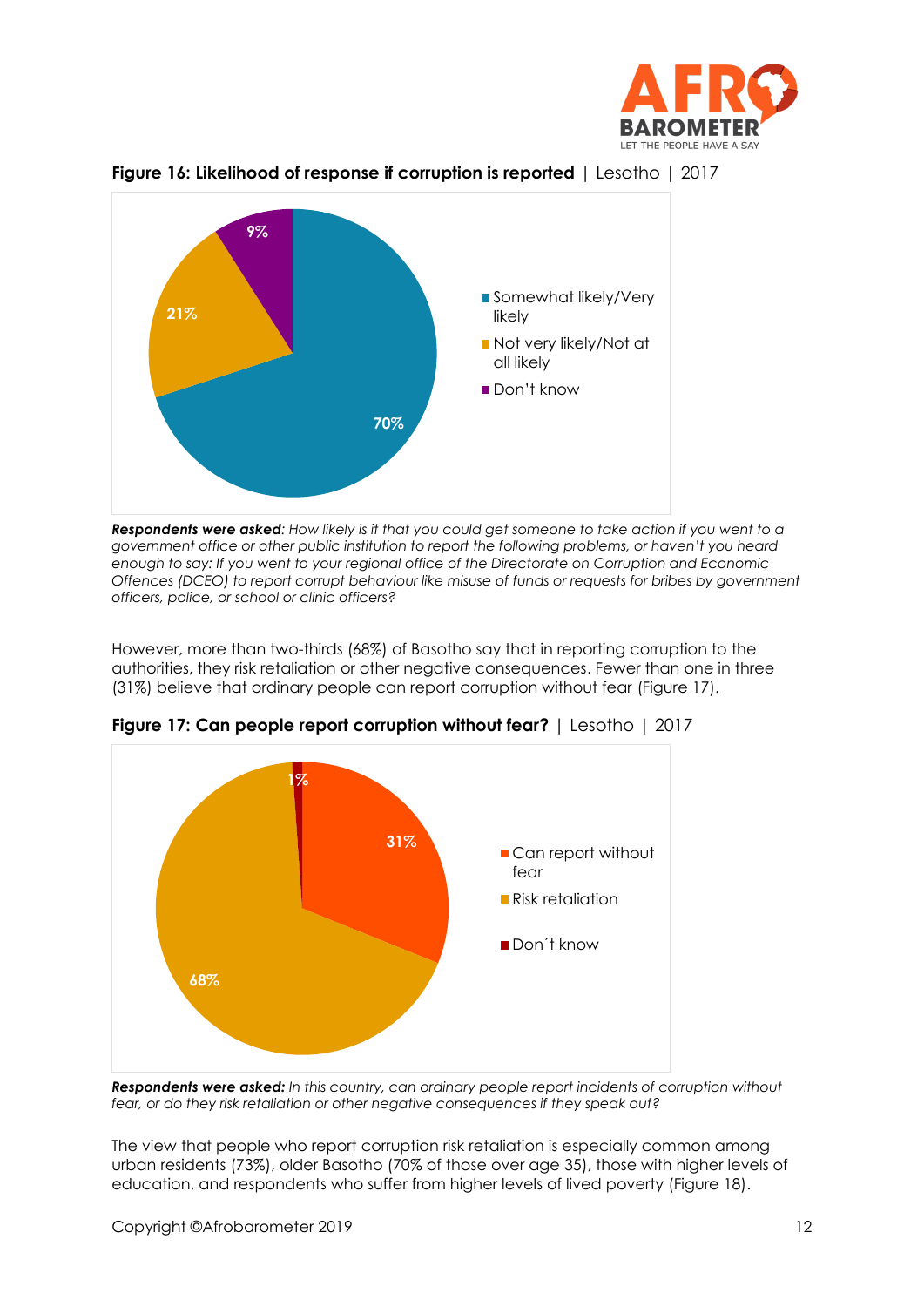



**Figure 18: People risk retaliation if they report corruption** | by socio-demographic group | Lesotho | 2017

*Respondents were asked: In this country, can ordinary people report incidents of corruption without fear, or do they risk retaliation or other negative consequences if they speak out?*

# **Anti-corruption and police oversight institutions**

Two entities with important roles to play in ensuring the integrity of Lesotho's public sector are the Directorate on Corruption and Economic Offences (DCEO), which receives and investigates complaints alleging corruption in any public body, and the Police Complaints

Do your own analysis of Afrobarometer data – on any question, for any country and survey round. It's easy and free at www.afrobarometer.org/online-data-analysis. Authority (PCA), which is tasked with monitoring the work of the police (Police Act 1998).

When asked whether they think these authorities act as neutral bodies, guided by the law, or whether they make decisions that "favour certain people, parties, or interests," Basotho offer mixed appraisals, and many

say they don't know enough about them to render judgment (Figure 19).

More than one-third (36%) of respondents see the DCEO as neutral, while somewhat fewer (28%) say it favours certain interests and one-third (33%) say they "don't know."

Similarly, Basotho most frequently say the PCA acts as a neutral body (36%), but three in 10 (31%) see it as biased and the same proportion (31%) say they "don't know."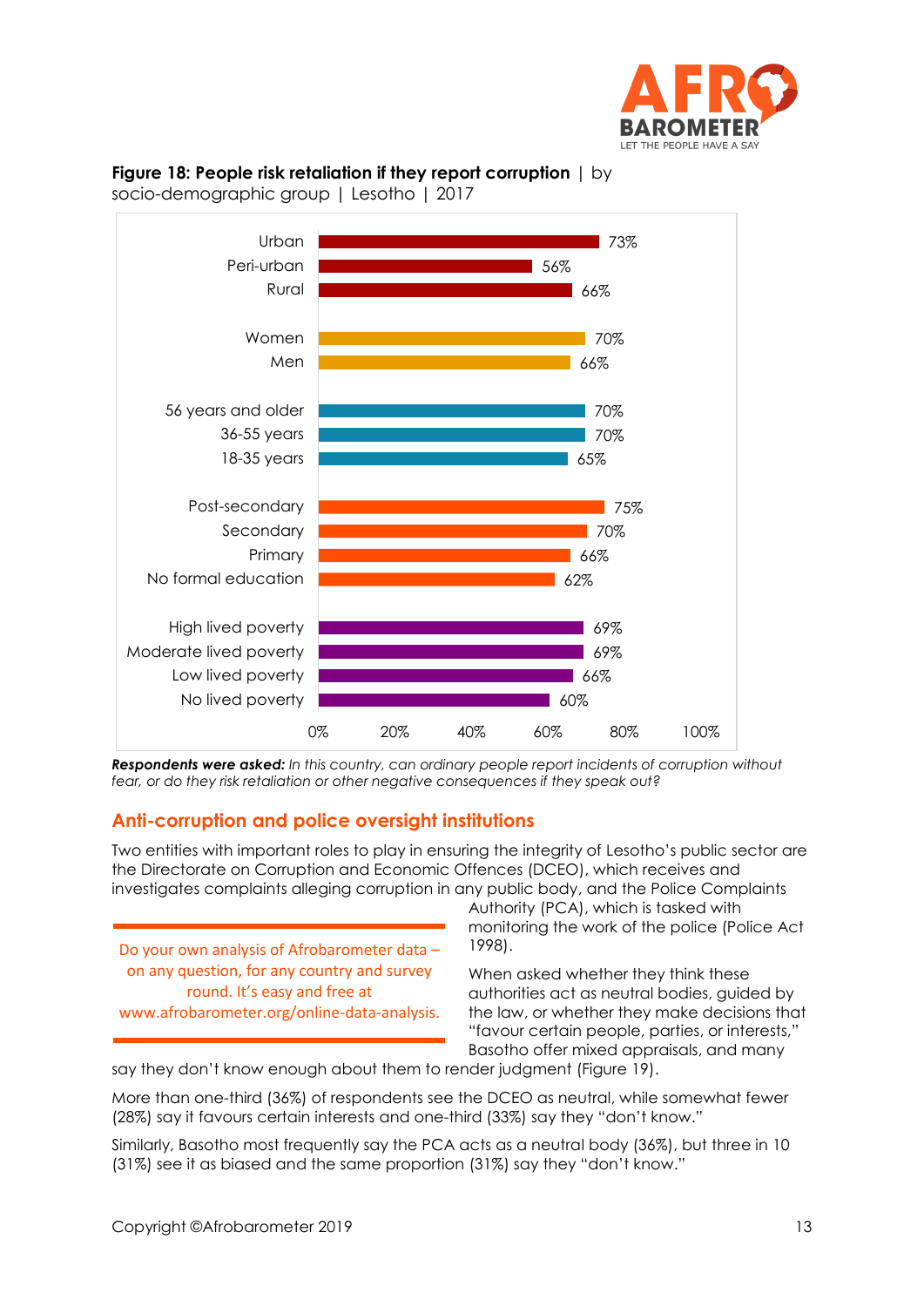



## **Figure 19: Perceptions of the DCEO and PCA** | Lesotho | 2017

*Respondents were asked: For each of the following institutions, please tell me whether you think the*  institution performs as a neutral body guided by law, or whether it instead makes decisions that favour *certain people, parties, or interests, or haven't you heard enough to say:* 

- *The Directorate on Corruption and Economic Offences (DCEO)?*

- *The Police Complaints Authority (PCA)?*

# **Conclusion**

Some Basotho appear to see progress in the fight against corruption, and a majority applaud the government's efforts in this area. Most also see a role for themselves in this fight and are optimistic that the authorities will take action if corruption is reported. But they fear retaliation should they report incidents of corruption. In this regard, the Directorate on Corruption and Economic Offences should do more to increase its visibility and build popular confidence. And the Police Complaints Authority is key in strengthening the integrity of what is still perceived as the most corrupt public institution in Lesotho.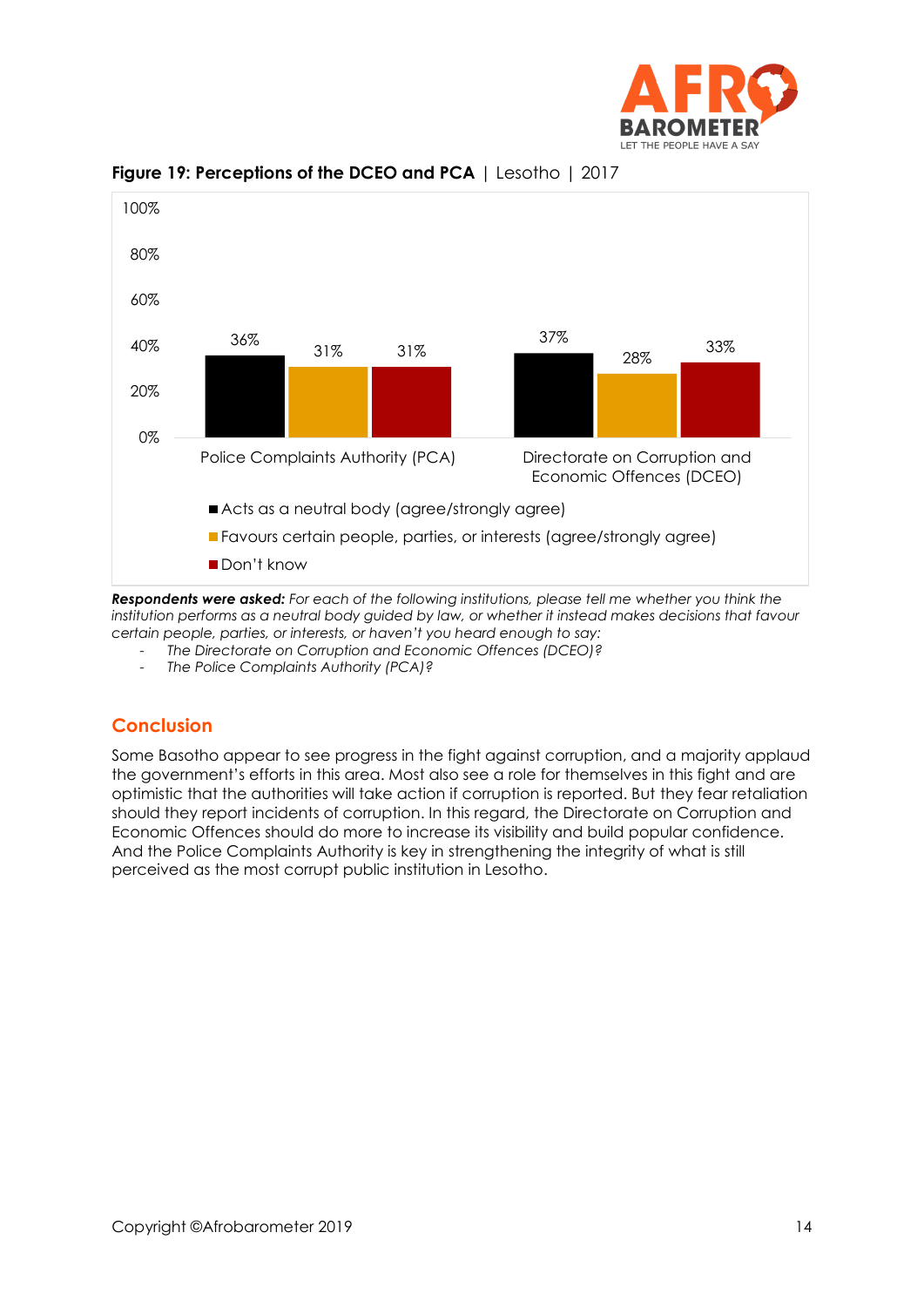

## **References**

- African Legal Information Institute. (2018). Lesotho: Independence of the judiciary in peril. [https://africanlii.org/article/20180518/lesotho-independence-judiciary-peril/.](https://africanlii.org/article/20180518/lesotho-independence-judiciary-peril/)
- Kingdom of Lesotho. (2017). Report of the auditor general on the consolidated financial statements of the government of Lesotho for the year ended 31 March 2016.
- Kingdom of Lesotho. (2018). Report of the auditor general on the consolidated financial statements of the government of Lesotho for the year ended 31 March 2017.
- Lesotho Times. May 14, 2015. Angry Prosecutor quits Moleleki trial[. www.lestimes.com/angr](http://www.lestimes.com/angr-prosecutor-quits-moleleki-trial/)[prosecutor-quits-moleleki-trial/](http://www.lestimes.com/angr-prosecutor-quits-moleleki-trial/)
- Lesotho Times. (2015). Moleleki corruption case postponed again. 13 August. https://lestimes.com/moleleki-corruption-case-postponed-once-again/.
- Lesotho Times. (2017). Govt wants chief justice out. 14 December. https:/[/lestimes.com/govt-wants](http://www.lestimes.com/govt-wants-chief-justice-out/)[chief-justice-out/.](http://www.lestimes.com/govt-wants-chief-justice-out/)
- Matlosa K. (2017). Understanding the political crisis of Lesotho post-2015 elections. In T. Motlatsi (Ed.), *Towards an Anatomy of Persistent Political Instability in Lesotho, 1966-2016,* pages 131- 159. Roma, Lesotho: National University of Lesotho, Open Society Initiative for Southern Africa.
- Post. (2017). Mosisili loses confidence vote. 3 March. https://www.thepost.co.ls/local-news/mosisililoses-confidence-vote/.
- Transparency International. (2018). Lesotho 2018 corruption data. [https://www.transparency.org/country/LSO.](https://www.transparency.org/country/LSO)